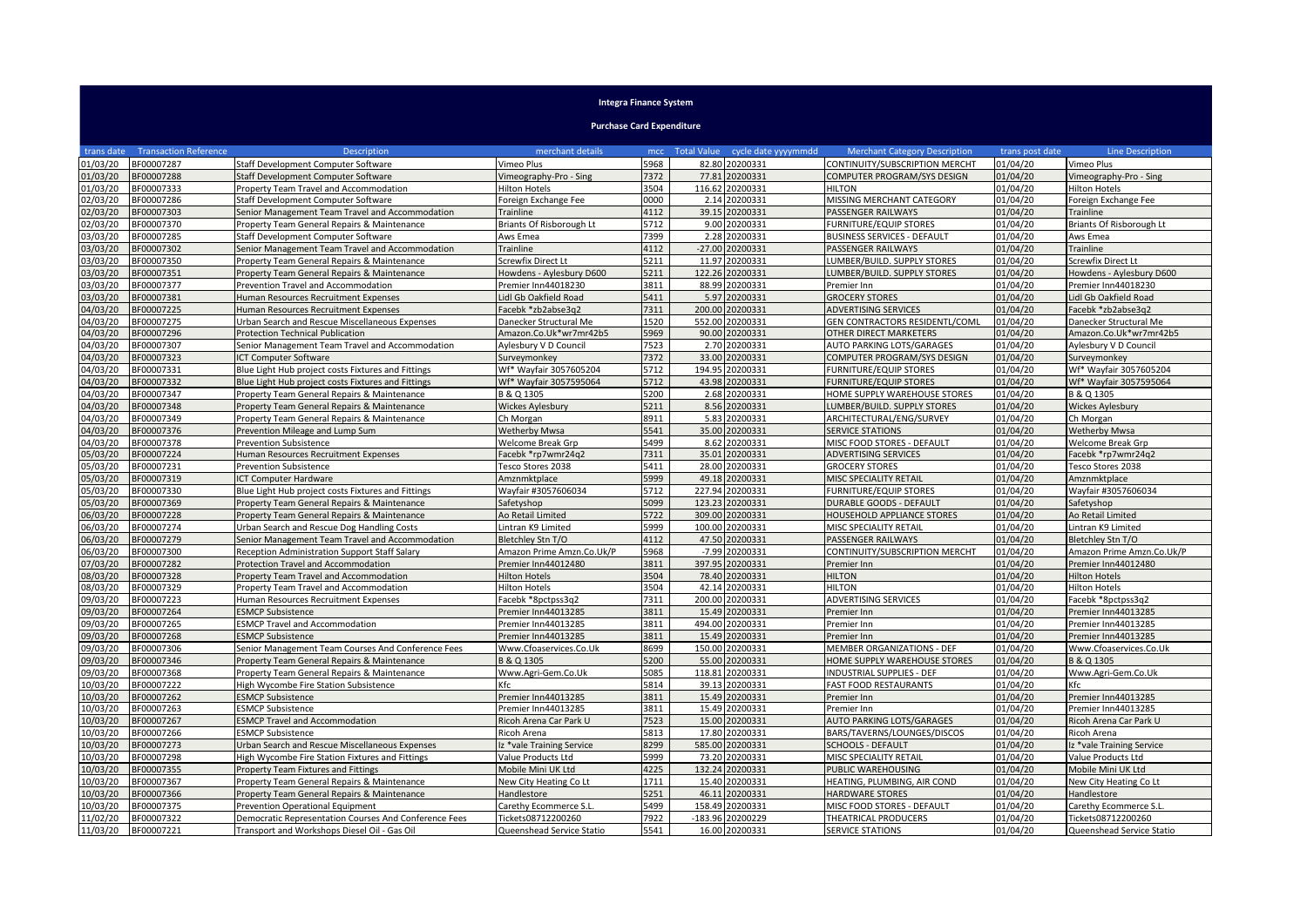| 11/03/20             | BF00007259               | Equipment Management General Postage                                                            | Parcel2go.Com Ltd                         | 4215         |                   | 13.26 20200331                    | <b>COURIER SERVICES</b>                         | 01/04/20             | Parcel2go.Com Ltd                         |
|----------------------|--------------------------|-------------------------------------------------------------------------------------------------|-------------------------------------------|--------------|-------------------|-----------------------------------|-------------------------------------------------|----------------------|-------------------------------------------|
| 11/03/20             | BF00007260               | Equipment Management Operational Equipment                                                      | Acme Whistles                             | 5999         |                   | 253.97 20200331                   | MISC SPECIALITY RETAIL                          | 01/04/20             | Acme Whistles                             |
| 11/03/20             | BF00007261               | Equipment Management General Postage                                                            | Parcel2go.Com Ltd                         | 4215         |                   | 10.68 20200331                    | <b>COURIER SERVICES</b>                         | 01/04/20             | Parcel2go.Com Ltd                         |
| 11/03/20             | BF00007278               | Senior Management Team Subsistence                                                              | Five Arrows Hotel                         | 7011         |                   | 51.15 20200331                    | HOTELS/MOTELS/RESORTS                           | 01/04/20             | <b>Five Arrows Hotel</b>                  |
| 11/03/20             | BF00007305               | Senior Management Team Travel and Accommodation                                                 | Greater Anglia T/o                        | 4112         |                   | 15.10 20200331                    | PASSENGER RAILWAYS                              | 01/04/20             | Greater Anglia T/o                        |
| 11/03/20             | BF00007318               | ICT Computer Hardware                                                                           | <b>Wickes Aylesbury</b>                   | 5211         |                   | 36.00 20200331                    | LUMBER/BUILD. SUPPLY STORES                     | 01/04/20             | Wickes Aylesbury                          |
| 11/03/20             | BF00007345               | Property Team General Repairs & Maintenance                                                     | B & Q 1305                                | 5200         |                   | 43.37 20200331                    | HOME SUPPLY WAREHOUSE STORES                    | 01/04/20             | B & Q 1305                                |
| 11/03/20             | BF00007387               | Senior Management Team Subsistence                                                              | Tesco Stores 2041                         | 5411         |                   | 15.67 20200331                    | <b>GROCERY STORES</b>                           | 01/04/20             | Tesco Stores 2041                         |
| 11/03/20             | 3F00007386               | Senior Management Team Subsistence                                                              | Tesco Stores 2041                         | 5411         | 63.87             | 20200331                          | <b>GROCERY STORES</b>                           | 01/04/20             | <b>Tesco Stores 2041</b>                  |
| 12/03/20             | BF00007220               | <b>Protection Course Catering Costs</b>                                                         | Aldi 109 775                              | 5411         |                   | 112.84 20200331                   | <b>GROCERY STORES</b>                           | 01/04/20             | Aldi 109 775                              |
| 12/03/20             | BF00007220               | <b>Protection Course Catering Costs</b>                                                         | Aldi 109 775                              | 5411         |                   | 7.36 20200331                     | <b>GROCERY STORES</b>                           | 01/04/20             | Grocery shoping                           |
| 12/03/20             | BF00007258               | Pandemic preparation Operational Equipment                                                      | W A Products Uk                           | 5099         | 498.72            | 20200331                          | <b>DURABLE GOODS - DEFAULT</b>                  | 01/04/20             | W A Products Uk                           |
| 12/03/20             | BF00007309               | Senior Management Team Subsistence                                                              | Holiday Inn Aylesb                        | 7011         | 33.00             | 20200331                          | HOTELS/MOTELS/RESORTS                           | 01/04/20             | Holiday Inn Aylesb                        |
| 12/03/20             | BF00007316               | CT Computer Hardware                                                                            | Screwfix Dir. Ltd                         | 5211         | 192.97            | 20200331                          | LUMBER/BUILD. SUPPLY STORES                     | 01/04/20             | Screwfix Dir. Ltd                         |
| 12/03/20             | BF00007317               | CT Computer Hardware                                                                            | Amazon.Co.Uk*ee0up8605                    | 5969         |                   | 18.73 20200331                    | OTHER DIRECT MARKETERS                          | 01/04/20             | Amazon.Co.Uk*ee0up8605                    |
| 12/03/20             | BF00007365               | Property Team General Repairs & Maintenance                                                     | New City Heating Co Lt                    | 1711         |                   | 40.15 20200331                    | HEATING, PLUMBING, AIR COND                     | 01/04/20             | New City Heating Co Lt                    |
| 12/03/20             | BF00007374               | Prevention Mileage and Lump Sum                                                                 | Ringgo                                    | 7523         |                   | 2.50 20200331                     | AUTO PARKING LOTS/GARAGES                       | 01/04/20             | Ringgo                                    |
| 12/03/20             | BF00007374               | Prevention Mileage and Lump Sum                                                                 | Ringgo                                    | 7523         |                   | 0.15 20200331                     | AUTO PARKING LOTS/GARAGES                       | 01/04/20             | Ringo convenience fee                     |
| 12/03/20             | BF00007374               | Prevention Mileage and Lump Sum                                                                 | Ringgo                                    | 7523         |                   | 0.20 20200331                     | <b>AUTO PARKING LOTS/GARAGES</b>                | 01/04/20             | Ringo text messages                       |
| 13/03/20             | BF00007218               | Protection General Office Equipment                                                             | Amazon.Co.Uk*cb7a926t5                    | 5969         |                   | 379.99 20200331                   | OTHER DIRECT MARKETERS                          | 01/04/20             | Amazon.Co.Uk*cb7a926t5                    |
| 13/03/20             | BF00007219               | <b>Protection Course Catering Costs</b>                                                         | Wm Morrisons Store                        | 5411         |                   | 125.89 20200331                   | <b>GROCERY STORES</b>                           | 01/04/20             | Wm Morrisons Store                        |
| 13/03/20             | BF00007227               | Property Team General Repairs & Maintenance                                                     | <b>Helpful Hirings</b>                    | 7394         |                   | 174.00 20200331                   | EQUIP/FURN RENT/LEASE SERV                      | 01/04/20             | <b>Helpful Hirings</b>                    |
| 13/03/20             | BF00007227               | Property Team General Repairs & Maintenance                                                     | <b>Helpful Hirings</b>                    | 7394         | 2.99              | 20200331                          | EQUIP/FURN RENT/LEASE SERV                      | 01/04/20             | <b>Helpful Hirings</b>                    |
| 13/03/20             | BF00007227               | Property Team General Repairs & Maintenance                                                     | <b>Helpful Hirings</b>                    | 7394         | 14.25             | 20200331                          | EQUIP/FURN RENT/LEASE SERV                      | $\frac{1}{01}/04/20$ | <b>Helpful Hiring</b>                     |
| 13/03/20             | BF00007229               | Staff Development Subsistence                                                                   | Tesco Stores 2041                         | 5411         | 15.65             | 20200331                          | <b>GROCERY STORES</b>                           | 01/04/20             | Tesco Stores 2041                         |
| 13/03/20             | BF00007230               | Response Support Travel and Accommodation                                                       | Bletchley Stn T/O                         | 4112         | 47.50             | 20200331                          | PASSENGER RAILWAYS                              | 01/04/20             | Bletchley Stn T/O                         |
| 13/03/20             | BF00007253               | Pandemic preparation Operational Equipment                                                      | Protec Direct                             | 5085         |                   | 380.88 20200331                   | INDUSTRIAL SUPPLIES - DEF                       | 01/04/20             | Protec Direct                             |
| 13/03/20             | BF00007257               | Pandemic preparation Operational Equipment                                                      | W A Products Uk                           | 5099         |                   | 729.12 20200331                   | <b>DURABLE GOODS - DEFAULT</b>                  | 01/04/20             | W A Products Uk                           |
| 13/03/20             | BF00007254               | Pandemic preparation Operational Equipment                                                      | Baca Safety & Workwear                    | 5699         | 432.00            | 20200331                          | MISC APPAREL/ACCESS SHOPS                       | 01/04/20             | Baca Safety & Workwear                    |
| 13/03/20             | BF00007255               | Pandemic preparation Operational Equipment                                                      | Www.Healeyandlord.Co.U                    | 5712         |                   | 1,098.72 20200331                 | <b>FURNITURE/EQUIP STORES</b>                   | 01/04/20             | Www.Healeyandlord.Co.U                    |
| 13/03/20             | BF00007256               | Pandemic preparation Operational Equipment                                                      | Baca Safety & Workwear                    | 5699         | 136.80            | 20200331                          | MISC APPAREL/ACCESS SHOPS                       | 01/04/20             | Baca Safety & Workwear                    |
| 13/03/20             | BF00007315               | CT Computer Hardware                                                                            | B & Q 1062                                | 5200         |                   | 60.06 20200331                    | HOME SUPPLY WAREHOUSE STORES                    | 01/04/20             | B & Q 1062                                |
| 13/03/20             | BF00007344               | Property Team General Repairs & Maintenance                                                     | Screwfix Aylesbury                        | 5211         | 149.98            | 20200331                          | LUMBER/BUILD. SUPPLY STORES                     | 01/04/20             | Screwfix Aylesbury                        |
| 13/03/20             |                          |                                                                                                 |                                           |              |                   |                                   |                                                 |                      |                                           |
|                      |                          |                                                                                                 |                                           |              |                   |                                   |                                                 |                      |                                           |
|                      | BF00007363               | Property Team General Repairs & Maintenance                                                     | B & Q 1345                                | 5200         |                   | 33.25 20200331                    | HOME SUPPLY WAREHOUSE STORES                    | 01/04/20             | B & Q 1345                                |
| 13/03/20             | BF00007364               | Property Team General Repairs & Maintenance                                                     | Handlestore                               | 5251         |                   | 27.30 20200331                    | HARDWARE STORES                                 | 01/04/20             | Handlestore                               |
| 15/03/20             | BF00007327               | <b>Property Team Travel and Accommodation</b>                                                   | <b>Hilton Hotels</b>                      | 3504         | 39.20             | 20200331                          | <b>HILTON</b>                                   | 01/04/20             | <b>Hilton Hotels</b>                      |
| 16/03/20             | BF00007252               | Pandemic preparation Operational Equipment                                                      | Baca Safety & Workwear                    | 5699         |                   | 378.00 20200331                   | MISC APPAREL/ACCESS SHOPS                       | 01/04/20             | Baca Safety & Workwear                    |
| 16/03/20             | BF00007272               | Urban Search and Rescue Miscellaneous Expenses                                                  | <b>Grant And Stone</b>                    | 5251         |                   | 155.96 20200331                   | <b>HARDWARE STORES</b>                          | 01/04/20             | <b>Grant And Stone</b>                    |
| 16/03/20             | BF00007297               | High Wycombe Fire Station Fixtures and Fittings                                                 | Value Products Ltd                        | 5999         |                   | 24.36 20200331                    | MISC SPECIALITY RETAIL                          | 01/04/20             | Value Products Ltd                        |
| 16/03/20             | BF00007301               | Senior Management Team Miscellaneous Expenses                                                   | Shell Broughton                           | 5541         |                   | 15.39 20200331                    | <b>SERVICE STATIONS</b>                         | 01/04/20             | Shell Broughton                           |
| 16/03/20             | BF00007308               | inance Courses And Conference Fees                                                              | Www.Osbornebooks.Co.Uk                    | 5964         | 24.80             | 20200331                          | CATALOG MERCHANT                                | 01/04/20             | Www.Osbornebooks.Co.Uk                    |
| 17/03/20             | BF00007250               | Pandemic preparation Operational Equipment                                                      | Amazon.Co.Uk*id3599hv5                    | 5969         |                   | 74.57 20200331                    | OTHER DIRECT MARKETERS                          | 01/04/20             | Amazon.Co.Uk*id3599hv5                    |
| 17/03/20             | BF00007251               | Pandemic preparation Operational Equipment                                                      | Amazon.Co.Uk*7q6f491m5                    | 5969         |                   | 49.72 20200331                    | OTHER DIRECT MARKETERS                          | 01/04/20             | Amazon.Co.Uk*7q6f491m5                    |
| 17/03/20<br>17/03/20 | BF00007271<br>BF00007294 | Urban Search and Rescue Miscellaneous Expenses                                                  | <b>Grant And Stone</b>                    | 5251<br>8911 | 66.65<br>1.722.00 | 20200331<br>20200331              | <b>HARDWARE STORES</b>                          | 01/04/20             | <b>Grant And Stone</b>                    |
|                      |                          | Transport and Workshops Spares for Lease Cars                                                   | Ivor Searle Ltd                           |              |                   |                                   | ARCHITECTURAL/ENG/SURVEY                        | 01/04/20             | Ivor Searle Ltd                           |
| 17/03/20<br>17/03/20 | BF00007314<br>BF00007321 | CT Computer Hardware<br>Human Resources Welfare                                                 | B & Q 1345<br>Chiltern Florists           | 5200<br>5992 | 39.69             | 20200331<br>96.98 20200331        | HOME SUPPLY WAREHOUSE STORES<br><b>FLORISTS</b> | 01/04/20<br>01/04/20 | B & Q 1345<br>Chiltern Florists           |
|                      |                          |                                                                                                 |                                           |              |                   |                                   |                                                 |                      |                                           |
| 17/03/20             | BF00007321               | Human Resources Welfare                                                                         | Chiltern Florists                         | 5992         |                   | 10.00 20200331                    | <b>FLORISTS</b>                                 | 01/04/20             | Human Resources Welfare                   |
| 17/03/20             | BF00007326               | Property Team Travel and Accommodation                                                          | <b>Hilton Hotels</b>                      | 3504         |                   | 62.72 20200331                    | <b>HILTON</b>                                   | 01/04/20             | <b>Hilton Hotels</b>                      |
| 17/03/20             | BF00007342               | <b>Property Team Protective Clothing</b>                                                        | Amznmktplace                              | 5999         | 89.90             | 20200331                          | MISC SPECIALITY RETAIL                          | 01/04/20             | Amznmktplace                              |
| 17/03/20             | BF00007343               | Property Team General Repairs & Maintenance                                                     | Manomano                                  | 200          | 154.62            | 20200331                          | HOME SUPPLY WAREHOUSE STORES                    | 01/04/20             | Manomano                                  |
| 18/03/20             | BF00007249               | <b>Equipment Management General Postage</b>                                                     | Parcel2go.Com Ltd                         | 4215         | 7.31              | 20200331                          | <b>COURIER SERVICES</b>                         | 01/04/20             | Parcel2go.Com Ltd                         |
| 18/03/20             | BF00007277               | Health and Safety Subsistence                                                                   | Tesco Stores 4804                         | 5411         | 59.93             | 21.00 20200331                    | <b>GROCERY STORES</b>                           | 01/04/20             | Tesco Stores 4804                         |
| 18/03/20             | BF00007313               | CT Computer Hardware                                                                            | Amznmktplace Amazon.Co.Uk                 | 5999         |                   | 20200331                          | MISC SPECIALITY RETAIL                          | 01/04/20             | Amznmktplace Amazon.Co.Uk                 |
| 18/03/20             | BF00007340               | Property Team General Repairs & Maintenance                                                     | Screwfix Aylesbury                        | 5211         |                   | 40.95 20200331                    | LUMBER/BUILD. SUPPLY STORES                     | 01/04/20             | Screwfix Aylesbury                        |
| 18/03/20             | BF00007341               | Property Team General Repairs & Maintenance                                                     | Screwfix Dir. Ltd                         | 5211         | 27.99             | 20200331                          | <b>LUMBER/BUILD. SUPPLY STORES</b>              | 01/04/20             | Screwfix Dir. Ltd                         |
| 18/03/20             | BF00007358               | Property Team General Repairs & Maintenance                                                     | Ct Wilson & Son Ltd                       | 399          | 8.99              | 20200331                          | MISC GEN MERCHANDISE - DEF                      | 01/04/20             | Ct Wilson & Son Ltd                       |
| 18/03/20             | BF00007359               | Property Team General Repairs & Maintenance                                                     | C Brewer & Sons                           | 5211         |                   | 20.68 20200331                    | LUMBER/BUILD. SUPPLY STORES                     | 01/04/20             | C Brewer & Sons                           |
| 18/03/20             | BF00007360               | Property Team General Repairs & Maintenance                                                     | Brinnick Locksmiths&se                    | 7399         |                   | 8.95 20200331                     | <b>BUSINESS SERVICES - DEFAULT</b>              | 01/04/20             | <b>Brinnick Locksmiths&amp;se</b>         |
| 18/03/20             | BF00007361               | Property Team General Repairs & Maintenance                                                     | Buildbase - Milton Keyne                  | 5211         |                   | 18.47 20200331                    | LUMBER/BUILD. SUPPLY STORES                     | 01/04/20             | Buildbase - Milton Keyne                  |
| 18/03/20<br>19/03/20 | BF00007362<br>BF00007232 | Property Team General Repairs & Maintenance<br>Infrastructure Projects Travel and Accommodation | Screwfix Dir. Ltd<br>Premier Inn 44536030 | 5211<br>3811 |                   | 54.75 20200331<br>105.00 20200331 | LUMBER/BUILD, SUPPLY STORES<br>Premier Inn      | 01/04/20<br>01/04/20 | Screwfix Dir. Ltd<br>Premier Inn 44536030 |